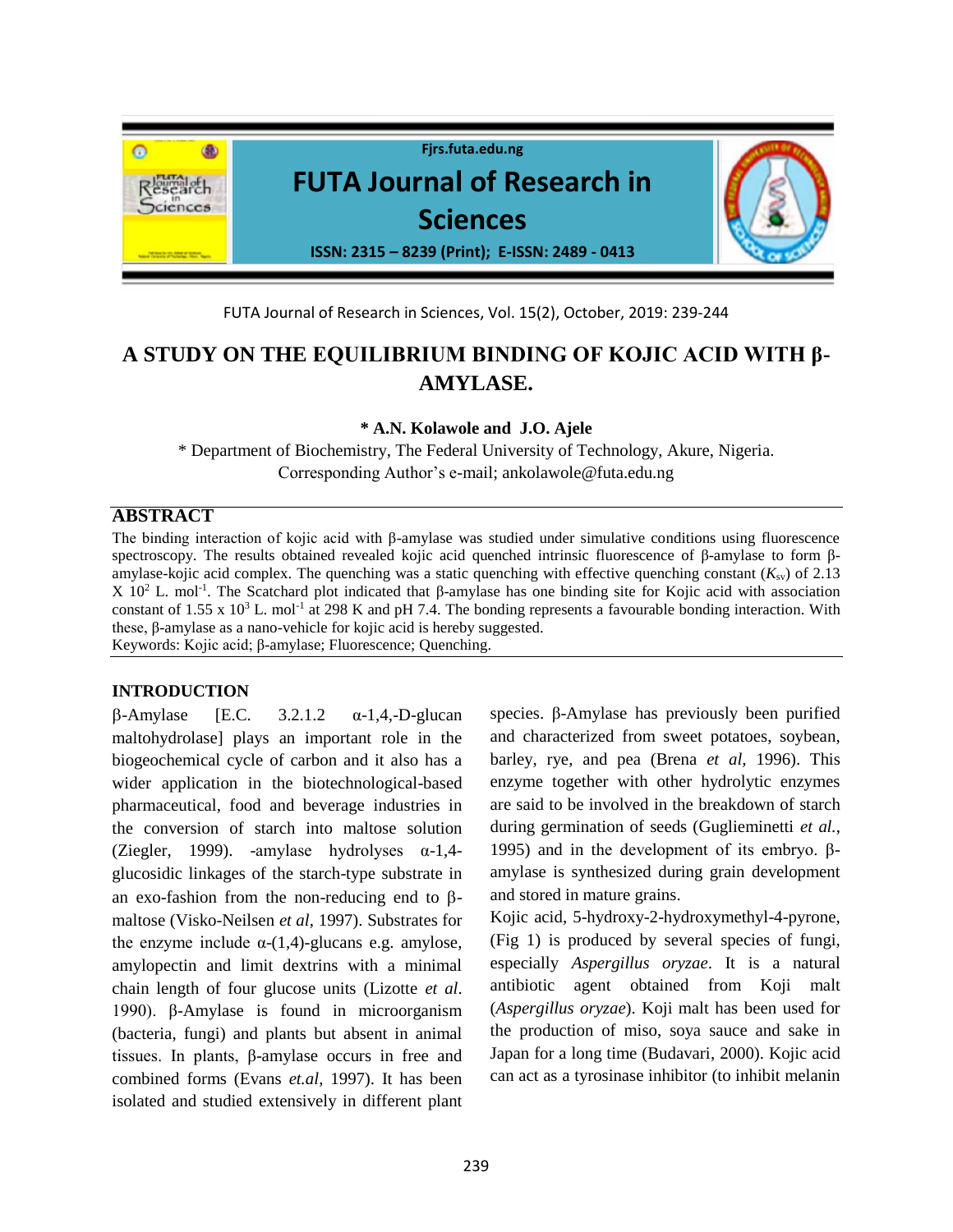formation), an antioxidant, a bacteriostat, a metal chelating agent and an intermediate in synthesis.

The kojic acid is produced mainly from carbohydrate sources in an aerobic process by a variety of microorganisms. Kojic acid is used in the prevention of discolouration of crustacea, meat and fresh vegetables; as a preservative, as an antioxidant for fats and oils (Burdock *et al.,* 2001) in cosmetics (skin whitening or depigmenting agent), in the preparation of derivative esters (i.e. kojic oleate, kojic stearate), in adhesives, in chelate-forming resins and as a plant growthregulating agent to increase production, early maturing and increase sweetness (Cabanes *et al.*, 1994; Alverson, 2003). Kojic acid is an important group of classical inhibitors form of compounds structurally analogous to phenolic substrates, towards which they generally show competitive inhibition, although this inhibition varies depending on the enzyme source and substrate used (Aytemir and Ozcelik, 2011).

Although a vast number of β-amylase have been studied exclusively with only few reports on its binding properties. The binding of kojic acid to βamylase using fluorescence spectroscopy has not been previously reported.

## **MATERIALS AND METHODS Materials**

β-amylase, Kojic acid, 3-(Nmorpholino)propanesulfonic acid (MOPS), 2-(*N*morpholino)ethanesulfonic acid (MES), 4-(2 hydroxyethyl)-1-piperazineethanesulfonic acid) (HEPES), Sodium chloride (NaCl) , Ethanol were purchased from Sigma-Aldrich Fine Chemicals, St. Louis, MO, USA. Bradford reagent and kit were products of BioRad, Palo Alto, CA, USA. βamylase was purified to apparent homogeneity by  $\alpha$ -cyclodextrin-Sepaharose 6B affinity chromatography column (Totsuka and Fukazawa, 1993). The homogeneity was confirmed on 12 % SDS-PAGE. All other chemicals were commercial products of analytical grade unless specialized. All

solutions were prepared with doubled distilled water. β-amylase protein concentrations were measured by Bradford method (Bradford, 1976). Protein sample, ligand solutions and buffers were filtered through a Millipore membrane filter (0.45 micron syringe filters) immediately before use.

## **Determination of β-amylase-Kojic Acid binding constant.**

Hitachi F-4500 fluorescence spectrometer (Hitachi Ltd., Tokyo, Japan) interfaced to a refrigerated circulating water bath (Pharmacia Biotech, Uppsala, Sweden) and 1.0 cm quartz cell was used to obtain the fluorescence emission spectra. Fluorescence emission data were stored at 10 Hz sampling rate to a Dell PC (Windows XP). The equipment was furnished with a 150 W Xenon lamp. The spectra were recorded in the wavelength range of 300–500 nm upon excitation at 280 nm when β-amylase samples were titrated with the ligand (kojic acid). Both excitation and emission bandwidths were set on 5 nm with a scan speed at 900nm/min with a high sensitivity and a response time of 2 sec. Titrations were performed manually by using trace syringes. A 2.0 ml solution containing an appropriate concentration of βamylase (0.250 μM) in 25 mM MOPS pH 7.4 containing 0.1M NaCl was titrated manually by successive additions of stock solution of kojic acid to final concentration of 87.5 μM. The presence of this volume of ethanol in the assay mixtures had no effect on the fluorescence measurements. Also, respective blanks of the buffer were used for the correction of all fluorescence spectra. The quenching effect on the enzyme was investigated at its maximum emission range (340– 350 nm). The experiments were repeated in triplicate and found to be reproducible within the limits of experimental errors. The maximum emission intensities were used to calculate binding constants, occupation of binding sites and thermodynamic parameters. All UV-Vis absorbance spectral determinations were performed on a Shimadzu double beam UV-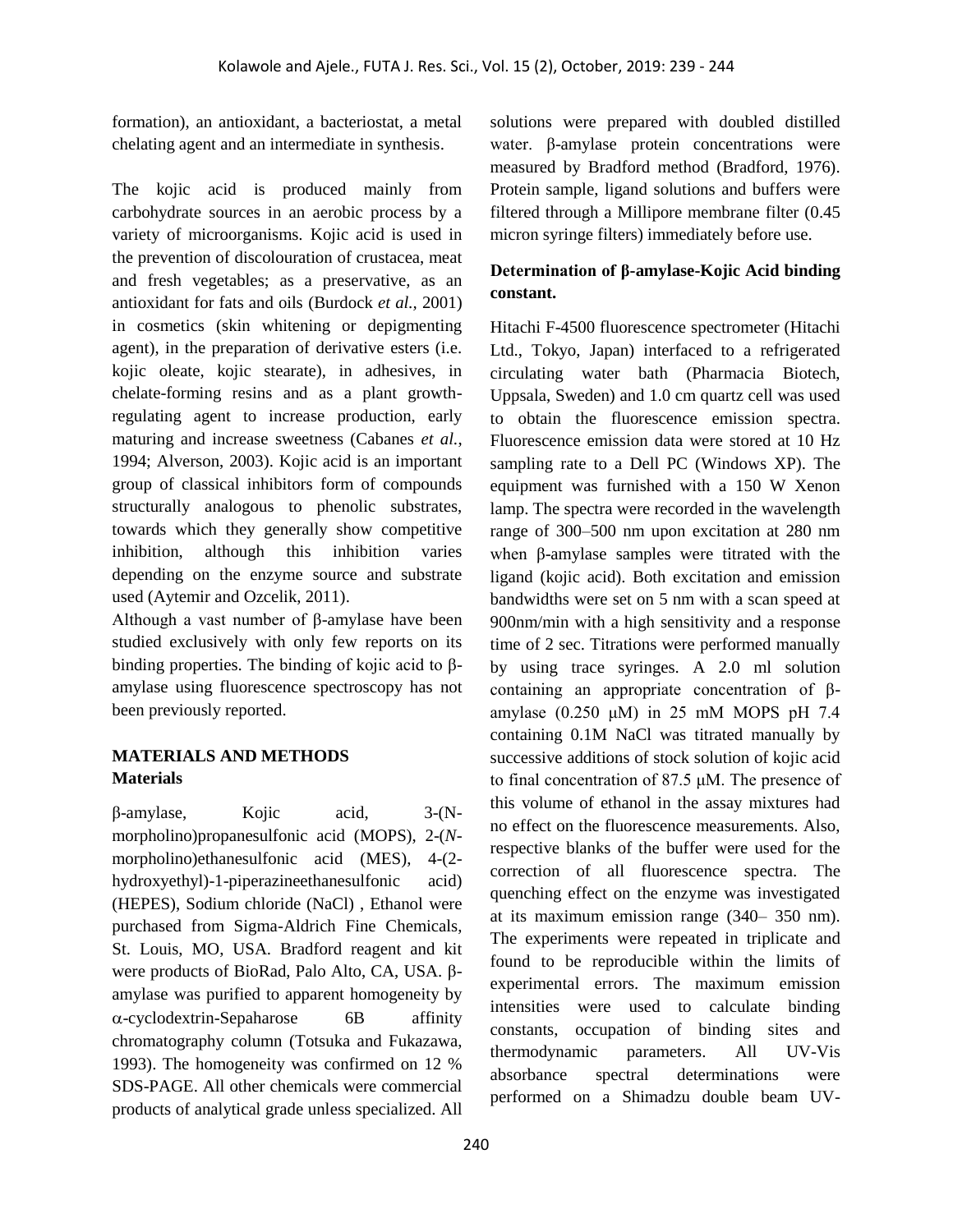Visible spectrophotometer (UV-1800) equipped with a Pharmacia refrigerating circulator for temperature control. The fluorescence quenching constant was analyzed using the Stern-Volmer equation (Deng and Liu, 2012).

$$
F_0/F = 1 + K_{\rm sv} [Q] = 1 + K_q [0 [Q] (1)
$$

 $k_{\rm q} = k_{\rm SV}/\tau_0$  (2)

Where,  $F_0$  and  $F$  are fluorescence intensities before and after the addition of the quencher (Kojic acid) respectively.  $k_{SV}$  is the Stern–Volmer quenching constant, [Q] is the concentration of the quencher (Kojic acid),  $k_q$  is the quenching rate constant of biomolecule and it is equal to  $k_{sv}$  /  $T_0$ .  $T_0$  is the average lifetime of the biomolecule in the presence of the quencher ( $T_0 =$ 10-8 s). Investigation of the binding constant of the ligand on the protein and the number of binding sites were achieved using Scatchard analysis:

$$
\log \frac{F_{o-F}}{F} = \log k_a + n \log [Q] \tag{3}
$$

Where  $K_a$  is the binding/quenching constant of interaction between the quenching agent and the protein, n is the number of binding sites.

#### **Fluorescence life-time studies**

The fluorescence quenching data were analyzed by the mathematical model of Stern-Volmer equation (Eqns. 1 and 2) to determine the flourescence life time measurements as an indicator for the Binding/\Quenching mechanism.

#### **Statistical and Graphical Analysis**

Statistical and graphical analysis was done using the Kaleida Graph 4.5 (Synergy Software, Reading PA, USA) for Macintosh Computer.

#### **RESULTS AND DISCUSSION**

## **Analysis of fluorescence Quenching of βamylase by Kojic acid.**

Fluorescence quenching techniques is a veritable approach to measure binding affinity and measure the decrease of the quantum yield of fluorescence from a fluorophore induced by a variety of molecular interactions with quencher molecule (Oravcova et al, 1996). It has been exploited to examine proteins structural and functional properties, and protein-ligand interaction (Royer, 2006). The change in the intrinsic fluorescence of β-amylase measured as a function of kojic acid concentration (0-87.5μM) at 298K and pH 7.4 after excitation at 280 nm is shown in Fig 2. The natural fluorescence emission spectrum of βamylase displays a single peak with a maximum at 346 nm. The maximum emission peak at 346 nm (less than 350 nm) inferred that the β-amylase intrinsic fluorophores were relatively buried. The intrinsic fluorescence was gradually quenched with successive addition of the kojic acid. The fluorescence emission intensity of β-amylase decreased consistently with the successive equilibrium addition of kojic acid. This suggests kojic acid could interact with β-amylase and quenched the enzyme intrinsic fluorescence to form a non-fluorescent β-amylase-kojic acid complex. This quenching revealed the accessibility of the enzyme intrinsic fluorophores to the ligand. The fluorescence spectra peak, shape and intensity were very stable and highly repeatable in the buffer used. Apparently, from the spectra, there were no blue nor red shifts of the emission maxima with the addition of the Kojic acid. The consistent maximum emission wavelength suggests there is no obvious change for the hydrophobicity of the microenvironment encompassing the β-amylase chromophore. Intriguingly, β-amylase-kojic acid complex formation might affect the antioxidant capacity of the kojic acid.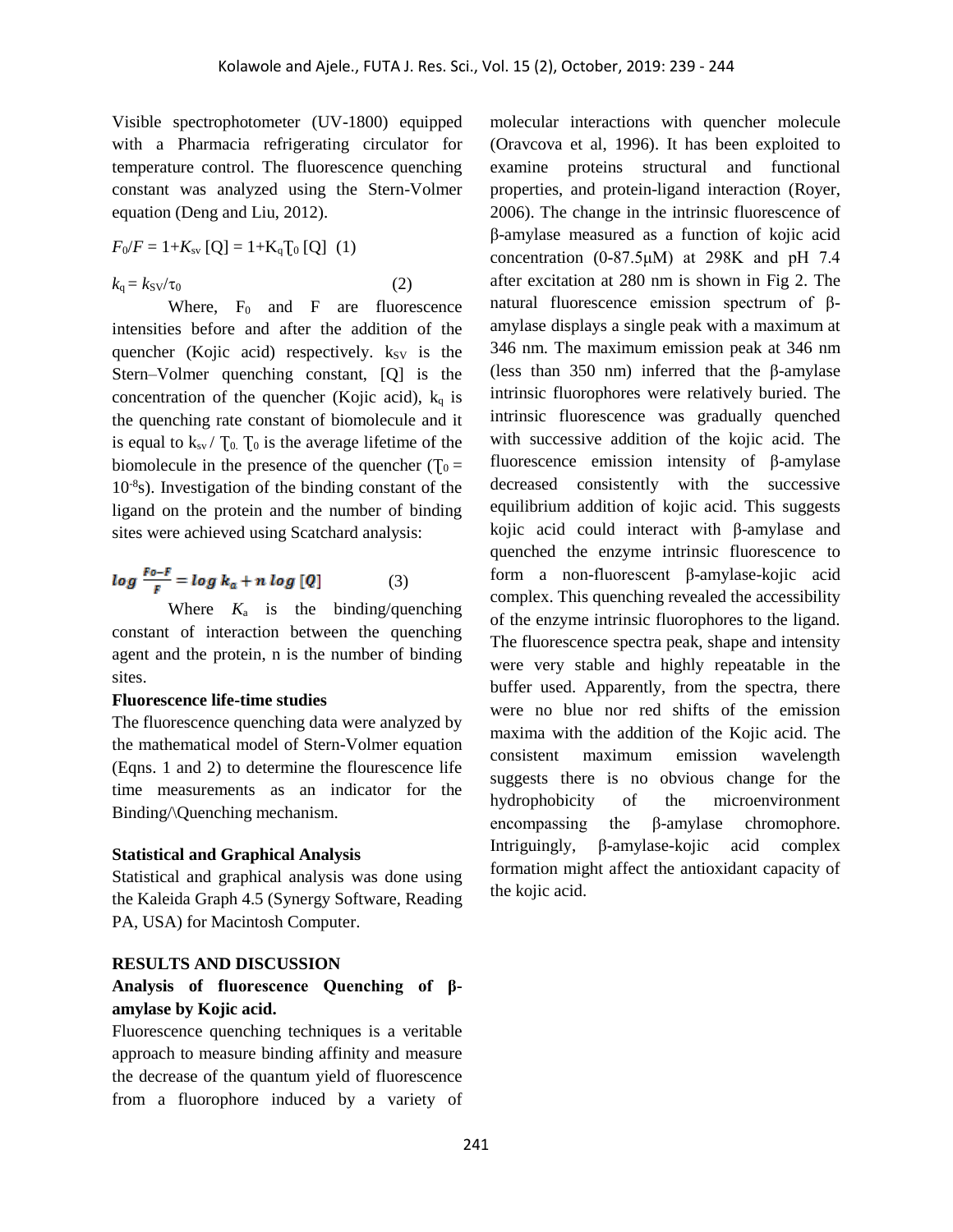

**Figure 1: Fluorescence emission spectra of βamylase-Kojic acid complexes in the absence and presence of different concentration of Kojic acid** 

## **Determination of the fluorescence quenching mechanism**

Fluorescence quenching can be dynamic which results from collisional encounters between the fluorophore and quencher, or static, owing to the formation of a ground state complex between the fluorophore and quencher (Hu *et al*, 2005). The quenching rate constants decrease with increasing temperature for static quenching, but the reverse effect is observed for dynamic quenching. In general, static and dynamic quenching can be distinguished from their different binding constants dependent on temperature and viscosity, or preferably by lifetime measurements (Hu *et al*, 2005). The linear plot (Fig. 3) showed that only a single quenching mechanism was involved which could be static or dynamic quenching. The positive deviation of the plot would have demonstrated the simultaneous presence of both static and dynamic quenching. The results obtained from Stern-Volmer graph showed that the Stern-Volmer constant  $(K_{sv})$  value is 2.13 X 10<sup>2</sup> L. mol<sup>-1</sup>, which indicated that the probable quenching of βamylase by kojic acid was strong. According to

equation (2) above, the  $K_q$  values was calculated as  $2.13 \times 10^{10}$  L. mol<sup>-1</sup> s<sup>-1</sup>. The value was slightly higher the maximum permissible value for dynamic quenching of  $2.13 \times 10^{10}$  L. mol<sup>-1</sup> s<sup>-1</sup>. This clearly suggests that the quenching is static rather dynamic mode of quenching from the lifetime measurement.



**Figure 2: Stern-Volmer's plot of (F0/F vs [Kojic acid]) for the quenching of β-amylase by Kojic acid at 298 K temperature and pH 7.4.**

#### **Binding constant and number of binding sites**

Quenching of intrinsic fluorescence by various ligands is often used to assess the binding parameters (Eftink and Ghiron, 1976). The binding constant, Ka, and the number of binding sites, n, of kojic acid for β-amylase, were calculated using the Scatchard equation (equation 3). The linear regression plot of the interaction between βamylase and Kojic acid at  $25^{\circ}$ C is shown in (Fig. 4). The values of  $K_a$  and n were obtained from the slope and the intercept, respectively. Ka value reflects the ability of kolaflavanone binding to βamylase. The value of n from the slope was 1.08. It revealed that one molecule of kojic acid can bind tightly to β-amylase. The binding constant, Ka, was  $1.55 \text{ X } 10^3 \text{ L } \text{mol}^{-1}$  (Table 1). This was slightly higher than  $1.0 \text{ X}$   $10^3 \text{ L}$  mol<sup>-1</sup>, representing a moderately favourable and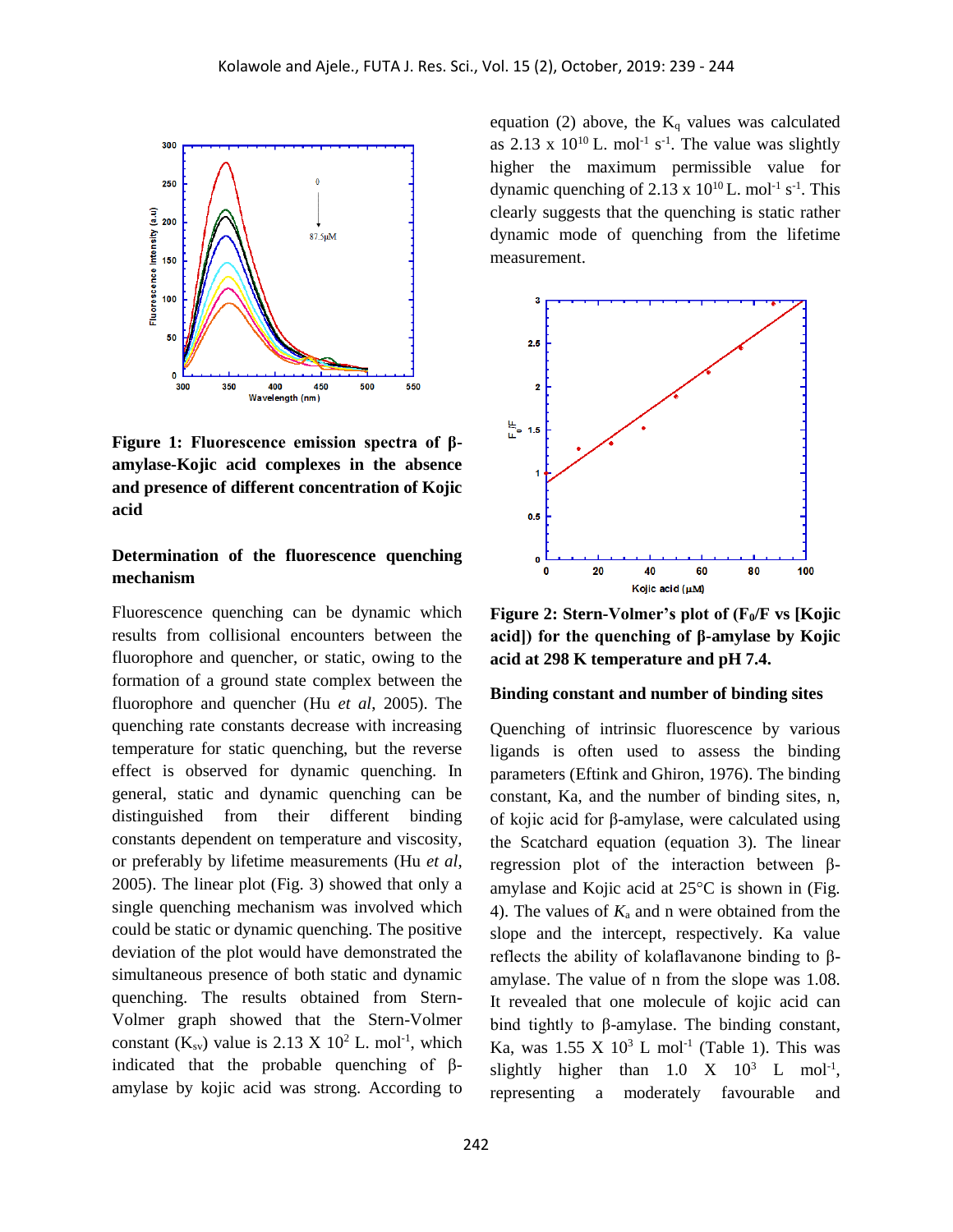comparatively moderate ligand-protein interaction. The expected value of non-specific organic ligands-protein interaction using fluorescence spectroscopic methods is between  $10^3$ -  $10^4$  L.mol<sup>-1</sup> (Bourassa *et al*, 2013).



**Figure 3: Scatchard Plot (Log (F0-F)/F versus Log [Kojic acid]) for the binding of Kojic acid to β-amylase.**

**Table 1:** The Stern Volmer quenching constant (Ksv) and association constant (Ka) of the interaction of Kojic acid with β-amylase at 298 K (pH 7.4).

| <b>Complex</b>          | $K_{\rm sv}$<br>$(L. \text{ mol}^{-1})$ | $K_{q}$<br>$(L. \text{ mol}^{-1})$ | Number of<br>binding sites<br>(n) | $K_{\rm a}$<br>$(L. \text{ mol}^{-1})$ |
|-------------------------|-----------------------------------------|------------------------------------|-----------------------------------|----------------------------------------|
| β-amylase-Kojic<br>acid | $2.13 \times 10^{2}$                    | $2.13 \times 10^{-10}$             | 1.08                              | $1.55 \times 10^3$                     |

### **CONCLUSION**

In this study, the interaction between β-amylase and Kojic acid was studied by fluorescence spectroscopy under simulative physiological conditions. Fluorescence experiments results revealed that the intrinsic fluorescence of βamylase was quenched through static quenching process. This work, having estimated the binding affinity of a potential drug to a functional protein, opens an appealing perspective to understanding the possible pharmacological and toxicological action of kojic acid as well as revealing a subtle nano-vehicle function of the β-amylase for the ligand.

#### **REFERENCES**

**Alverson, J.** (2003) Effects of mycotoxins, kojic acid and oxalic acid, on biological fitness of

 Lygus hesperus (Heteroptera: Miridae). *J.Inverteb.Pathology.,* 83(1): 60-62.

- **Aytemir, M.D. and Ozcelik, B.** (2011). Synthesis and biological activities of new Mannich bases of chlorokojic acid derivatives. *Med.Chem.Res*., 20(1): 443-452.
- **Bourassa, P., Bariyanga J. and Tajmir-Riahi H.A.** (2013). Binding sites of resveratrol, genistein, and curcumin with milk α- and β-Caseins. *J.Phys.Chem*.B., 117(1): 1287–1295.
- **Brena, B.M., Pazos, C. ,Franco-Fraguas, L. and Viera-Baaatista, F** (1996). Chromatographic methods for amylases. *J.Chroma.*B., 684(1): 217-237.
- **Budavari, S.** (2000). The Merck Index, 12th Ed., Version 12:3, Whitehouse Station, New Jersey.